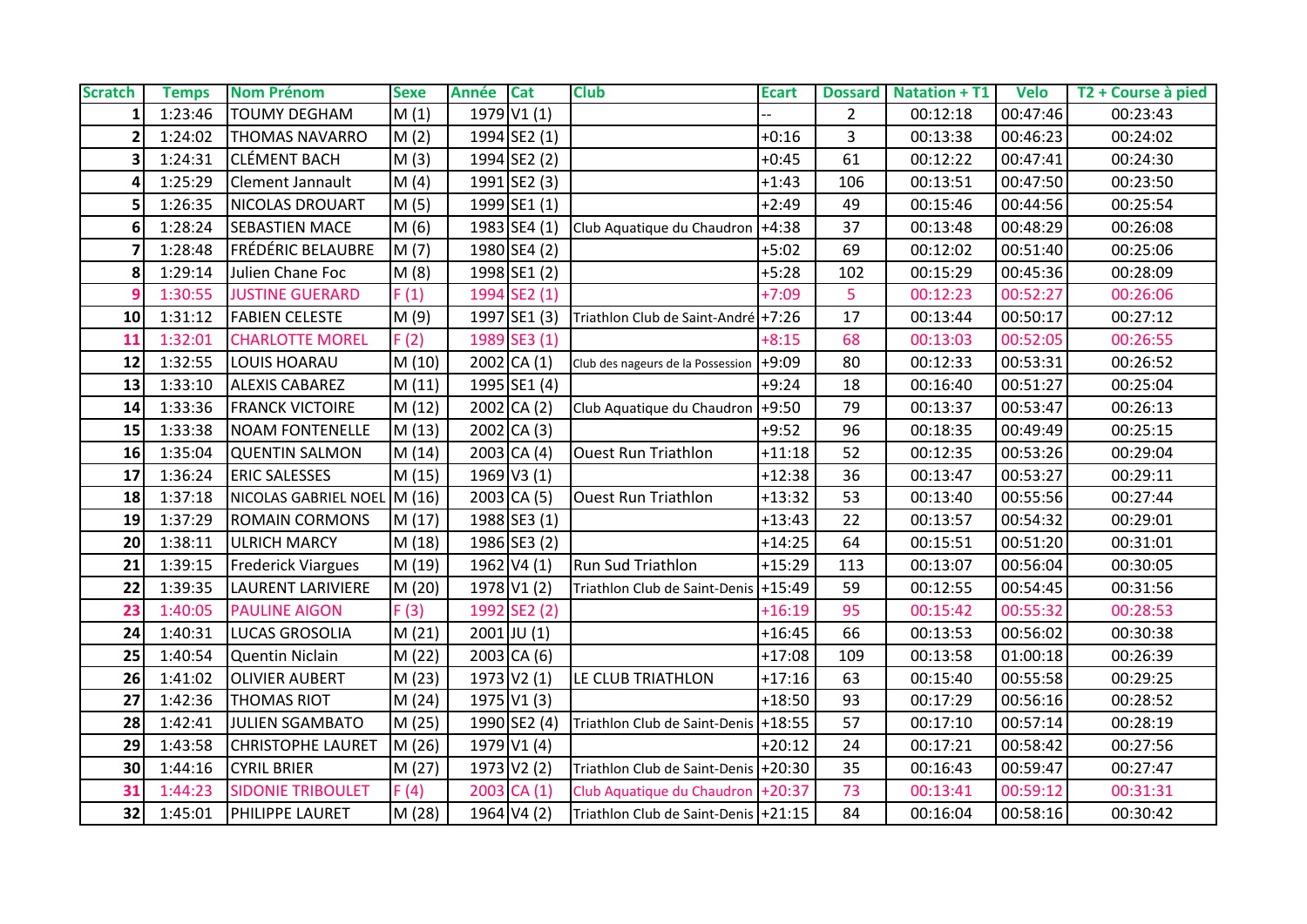| <b>Scratch</b> | <b>Temps</b> | <b>Nom Prénom</b>              | <b>Sexe</b> | <b>Année</b> | <b>Cat</b>              | <b>Club</b>                       | <b>Ecart</b> |     | <b>Dossard</b> Natation + T1 | <b>Velo</b> | T2 + Course à pied |
|----------------|--------------|--------------------------------|-------------|--------------|-------------------------|-----------------------------------|--------------|-----|------------------------------|-------------|--------------------|
| 33             | 1:45:06      | <b>ALAIN FIANDINO</b>          | M (29)      |              | $1985$ SE3 $(3)$        |                                   | $+21:20$     | 92  | 00:19:08                     | 00:56:09    | 00:29:50           |
| 34             | 1:45:28      | <b>ENRICO BERNARDINI</b>       | M (30)      |              | 1970 V2 (3)             | Club Aquatique du Chaudron +21:42 |              | 45  | 00:12:51                     | 01:02:46    | 00:29:52           |
| 35             | 1:46:00      | <b>Marie Cipier</b>            | F(5)        |              | 1996 SE1 (1)            |                                   | $+22:14$     | 118 | 00:15:35                     | 00:59:10    | 00:31:15           |
| 36             | 1:47:13      | Olivier Vernaton               | M (31)      |              | 1970 V2 (4)             | <b>Run Sud Triathlon</b>          | $+23:27$     | 112 | 00:19:10                     | 00:56:33    | 00:31:31           |
| 37             | 1:47:24      | <b>AUDRY CORRE</b>             | M (32)      |              | 1977 V1 (5)             |                                   | $+23:38$     | 26  | 00:18:35                     | 00:57:29    | 00:31:21           |
| 38             | 1:47:36      | <b>JIMMY LEBON</b>             | M (33)      |              | 1971 V2 (5)             |                                   | $+23:50$     | 34  | 00:21:44                     | 00:56:12    | 00:29:41           |
| 39             | 1:47:54      | <b>AUDRIC HUBERT</b>           | M (34)      |              | $2002$ CA (7)           | Club Aquatique du Chaudron +24:08 |              | 32  | 00:15:07                     | 01:02:46    | 00:30:01           |
| 40             | 1:49:24      | <b>TONI LORIA</b>              | M (35)      |              | 1966 V3 (2)             |                                   | $+25:38$     | 76  | 00:17:33                     | 00:58:25    | 00:33:27           |
| 41             | 1:49:52      | <b>FRANÇOIS PIERRE</b>         | M (36)      |              | 1966 V3 (3)             |                                   | $+26:06$     | 62  | 00:16:01                     | 01:01:37    | 00:32:15           |
| 42             | 1:50:40      | <b>ELISABETH SIROUX</b>        | F(6)        |              | 1989 SE3 (2)            |                                   | $+26:54$     | 88  | 00:16:29                     | 01:01:21    | 00:32:50           |
| 43             | 1:50:59      | JEAN-NOËL ESPARON              | M (37)      |              | 1977 V1 (6)             |                                   | $+27:13$     | 42  | 00:17:12                     | 01:03:56    | 00:29:51           |
| 44             | 1:51:20      | HUGUES DE MOULINS M (38)       |             |              | 1990 SE2 (5)            |                                   | $+27:34$     | 74  | 00:18:29                     | 01:02:16    | 00:30:36           |
| 45             | 1:51:27      | ALBAN JACQUOT JOFFROY M (39)   |             |              | 1979 V1 (7)             | LE CLUB TRIATHLON                 | $+27:41$     | 48  | 00:16:21                     | 01:02:22    | 00:32:44           |
| 46             | 1:51:30      | <b>DELPHINE BESTION</b>        | F(7)        |              | 1971 V2 (1)             |                                   | $+27:44$     | 27  | 00:17:43                     | 01:04:42    | 00:29:07           |
| 47             | 1:51:37      | <b>ROMAIN HERBILLON</b>        | M (40)      |              | 1974 V <sub>2</sub> (6) | LE CLUB TRIATHLON                 | $+27:51$     | 25  | 00:19:19                     | 01:00:01    | 00:32:19           |
| 48             | 1:51:54      | <b>LAURENT BONNAUD</b>         | M(41)       |              | 1975 V1 (8)             |                                   | $+28:08$     | 82  | 00:15:41                     | 01:02:34    | 00:33:40           |
| 49             | 1:51:56      | <b>Valentin Lhostis</b>        | M(42)       |              | $2001$ JU (2)           |                                   | $+28:10$     | 107 | 00:21:26                     | 00:56:35    | 00:33:56           |
| 50             | 1:52:29      | <b>ANNE-CAROLINE BAILLIEUX</b> | F(8)        |              | 1972 V2 (2)             |                                   | $+28:43$     | 44  | 00:16:46                     | 01:04:45    | 00:30:59           |
| 51             | 1:52:45      | <b>FRÉDÉRIC LEPERLIER</b>      | M(43)       |              |                         | 1982 SE4 (3) Run Sud Triathlon    | $+28:59$     | 9   | 00:18:26                     | 01:02:52    | 00:31:27           |
| 52             | 1:53:14      | Jean Philippe Pugeaul          | M (44)      |              | 1969 V3 (4)             |                                   | $+29:28$     | 108 | 00:17:18                     | 01:03:36    | 00:32:21           |
| 53             | 1:54:15      | <b>Sabine Staal</b>            | F(9)        |              | 1981 SE4 (1)            |                                   | $+30:29$     | 116 | 00:23:03                     | 01:01:29    | 00:29:44           |
| 54             | 1:54:26      | <b>JULIE MALIE</b>             | F(10)       |              | 1995 SE1 (2)            |                                   | $+30:40$     | 50  | 00:16:59                     | 01:05:00    | 00:32:27           |
| 55             | 1:55:05      | <b>CÉDRIC CADARSI</b>          | M (45)      |              | 1974 V2 (7)             |                                   | $+31:19$     | 78  | 00:21:41                     | 01:00:52    | 00:32:33           |
| 56             | 1:55:08      | <b>THOMAS HOARAU</b>           | M (46)      |              | $2001$ JU $(3)$         |                                   | $+31:22$     | 38  | 00:19:26                     | 00:54:38    | 00:41:05           |
| 57             | 1:55:18      | <b>FRÉDÉRIC FOSSE</b>          | M (47)      |              | 1976 V1 (9)             | Triathlon Club de Saint-Denis     | $+31:32$     | 60  | 00:15:24                     | 01:06:04    | 00:33:51           |
| 58             | 1:56:00      | TITOUAN LAMINE ZABLOCKI M (48) |             |              | $2001$ JU (4)           |                                   | $+32:14$     | 43  | 00:23:01                     | 01:00:04    | 00:32:56           |
| 59             | 1:56:17      | NICOLAS LOUARDUZZI             | M (49)      |              | 1988 SE3 (4)            |                                   | $+32:31$     | 15  | 00:20:09                     | 01:01:54    | 00:34:15           |
| 60             | 1:56:23      | NICOLAS DESFETE                | M (50)      |              | 1982 SE4 (4)            |                                   | $+32:37$     | 65  | 00:17:17                     | 01:02:13    | 00:36:54           |
| 61             | 1:58:14      | DOMINIQUE BAL                  | M (51)      |              | 1977 V1 (10)            |                                   | $+34:28$     | 58  | 00:21:20                     | 01:03:10    | 00:33:45           |
| 62             | 1:59:56      | <b>NICOLAS BIGNON</b>          | M (52)      |              |                         | 1980 SE4 (5) LE CLUB TRIATHLON    | $+36:10$     | 89  | 00:18:44                     | 01:05:15    | 00:35:58           |
| 63             | 1:59:59      | <b>NICOLAS BURGUERA</b>        | M (53)      |              | 1984 SE4 (6)            | LE CLUB TRIATHLON                 | $+36:13$     | 94  | 00:19:24                     | 01:05:32    | 00:35:04           |
| 64             | 2:00:03      | PIERRE DANIELCZAK              | M (54)      |              | 1967 V3 (5)             |                                   | $+36:17$     | 56  | 00:16:53                     | 01:08:50    | 00:34:21           |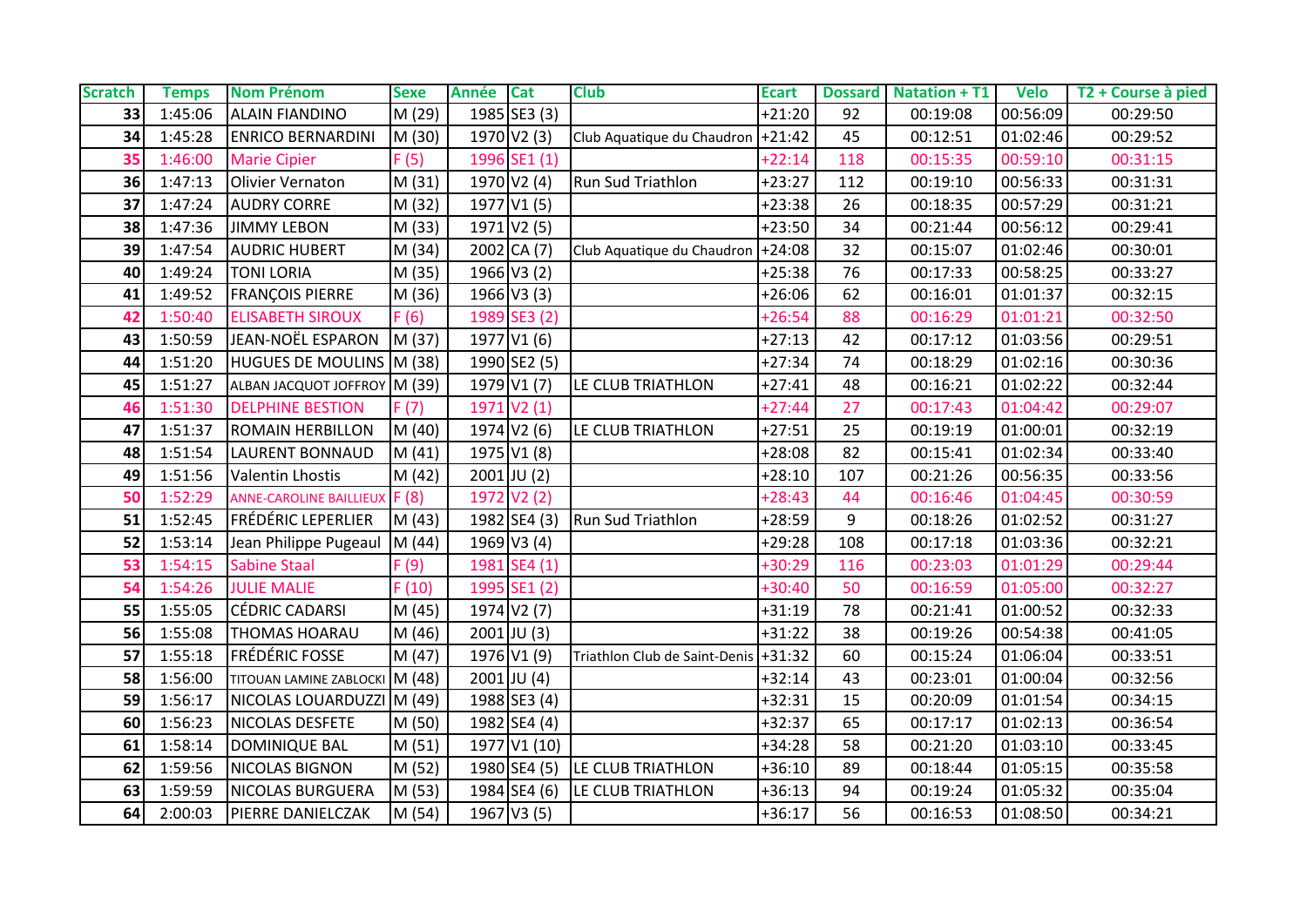| <b>Scratch</b> | <b>Temps</b> | <b>Nom Prénom</b>             | <b>Sexe</b> | Année Cat |               | <b>Club</b>                                       | <b>Ecart</b> |                | Dossard Natation + T1 Velo |          | T2 + Course à pied |
|----------------|--------------|-------------------------------|-------------|-----------|---------------|---------------------------------------------------|--------------|----------------|----------------------------|----------|--------------------|
| 65             | 2:00:24      | <b>BERTRAND LACOSTE</b>       | M (55)      |           | 1976 V1 (11)  |                                                   | +36:38       | 70             | 00:17:56                   | 01:08:09 | 00:34:20           |
| 66             | 2:00:29      | <b>PASCAL MITOY</b>           | M (56)      |           | 1971 V2 (8)   |                                                   | $+36:43$     | 30             | 00:19:34                   | 01:06:58 | 00:33:59           |
| 67             | 2:00:33      | <b>Anne Marie Nedellec</b>    | F(11)       |           | 1969 V3 (1)   |                                                   | $+36:47$     | 111            | 00:20:48                   | 01:03:50 | 00:35:56           |
| 68             | 2:00:45      | <b>JOEL GALLARDO</b>          | M (57)      |           | 1972 V2 (9)   |                                                   | +36:59       | $\overline{7}$ | 00:14:32                   | 01:10:11 | 00:36:04           |
| 69             | 2:01:54      | <b>NICOLAS HENRY</b>          | M (58)      |           | 1972 V2 (10)  |                                                   | +38:08       | 16             | 00:23:00                   | 01:05:56 | 00:32:59           |
| 70             | 2:02:13      | JEAN JOHNNY RIVIERE M (59)    |             |           | 1971 V2 (11)  |                                                   | $+38:27$     | 40             | 00:19:07                   | 01:05:50 | 00:37:18           |
| 71             | 2:02:26      | PIERRE ALEXANDRE EDORH M (60) |             |           | 1995 SE1 (5)  |                                                   | $+38:40$     | 10             | 00:20:59                   | 01:07:19 | 00:34:09           |
| 72             | 2:03:09      | NICOLAS ZABALA                | M (61)      |           | 1966 V3 (6)   |                                                   | $+39:23$     | 72             | 00:24:13                   | 01:00:51 | 00:38:06           |
| 73             | 2:03:48      | <b>BRICE CANIZARES</b>        | M (62)      |           | 1986 SE3 (5)  |                                                   | +40:02       | 87             | 00:19:30                   | 01:10:58 | 00:33:21           |
| 74             | 2:03:49      | <b>ARNAUD MADILHAC</b>        | M (63)      |           | 1977 V1 (12)  |                                                   | $+40:03$     | 12             | 00:22:22                   | 01:08:02 | 00:33:27           |
| 75             | 2:04:26      | <b>CYRIL ROBERT</b>           | M(64)       |           | 1968 V3 (7)   |                                                   | $+40:40$     | 90             | 00:20:07                   | 01:08:19 | 00:36:01           |
| 76             | 2:04:51      | <b>ERIC HOAREAU</b>           | M (65)      |           | 1980 SE4 (7)  |                                                   | $+41:05$     | 46             | 00:19:45                   | 01:10:08 | 00:34:59           |
| 77             | 2:05:17      | <b>OLIVIER NESSUS</b>         | M (66)      |           | 1977 V1 (13)  |                                                   | $+41:31$     | 91             | 00:18:51                   | 01:07:23 | 00:39:04           |
| 78             | 2:05:21      | <b>Bertrand Guihard</b>       | M (67)      |           | 1973 V2 (12)  |                                                   | $+41:35$     | 110            | 00:20:51                   | 01:06:53 | 00:37:37           |
| 79             | 2:06:47      | <b>FRANCIS CADET</b>          | M (68)      |           |               | 1990 SE2 (6) LE CLUB TRIATHLON                    | $+43:01$     | 20             | 00:17:55                   | 01:10:56 | 00:37:58           |
| 80             | 2:07:09      | THOMAS QUAEGEBEUR M (69)      |             |           | 1987 SE3 (6)  |                                                   | $+43:23$     | 21             | 00:16:19                   | 01:11:06 | 00:39:46           |
| 81             | 2:07:21      | <b>RENAUD ZABLOCKI</b>        | M (70)      |           | $1957$ V5 (1) |                                                   | $+43:35$     | 75             | 00:18:23                   | 01:07:38 | 00:41:21           |
| 82             | 2:07:29      | <b>OLIVIER MINIERE</b>        | M(71)       |           | 1984 SE4 (8)  |                                                   | $+43:43$     | 29             | 00:18:45                   | 01:11:10 | 00:37:34           |
| 83             | 2:08:13      | <b>VINCENT TOURMEZ</b>        | M (72)      |           | 1974 V2 (13)  | Triathlon Club de Saint-Denis                     | $+44:27$     | 86             | 00:19:11                   | 01:09:59 | 00:39:04           |
| 84             | 2:08:34      | <b>MELISA ONDER</b>           | F(12)       |           | 1991 SE2 (3)  |                                                   | $+44:48$     | 33             | 00:14:57                   | 01:18:01 | 00:35:36           |
| 85             | 2:08:37      | YANNICK GORAGUER              | M (73)      |           | $1955$ V5 (2) | LE CLUB TRIATHLON                                 | $+44:51$     | 31             | 00:20:56                   | 01:12:36 | 00:35:06           |
| 86             | 2:10:27      | <b>FREDERIC NATIVEL</b>       | M (74)      |           |               | 1975 V1 (14) LE CLUB TRIATHLON                    | $+46:41$     | 23             | 00:21:59                   | 01:12:00 | 00:36:30           |
| 87             | 2:11:31      | <b>HERVE RAFEL</b>            | M (75)      |           | 1987 SE3 (7)  |                                                   | $+47:45$     | 81             | 00:19:42                   | 01:13:45 | 00:38:05           |
| 88             | 2:14:29      | <b>JAN SPILAJ</b>             | M (76)      |           | 1976 V1 (15)  |                                                   | $+50:43$     | 77             | 00:21:53                   | 01:13:10 | 00:39:27           |
| 89             | 2:15:04      | <b>RÉMY MERLO</b>             | M (77)      |           | $1964$ V4 (3) |                                                   | $+51:18$     | 67             | 00:22:02                   | 01:16:38 | 00:36:25           |
| 90             | 2:16:10      | <b>JULIETTE POCHAT</b>        | F(13)       |           | 1982 SE4 (2)  |                                                   | $+52:24$     | 51             | 00:24:15                   | 01:17:07 | 00:34:49           |
| 91             | 2:17:28      | <b>ARNAUD GIGANT</b>          | M (78)      |           | 1979 V1 (16)  |                                                   | $+53:42$     | 83             | 00:18:32                   | 01:12:02 | 00:46:55           |
| 92             | 2:20:28      | <b>SEBASTIEN VILLETTE</b>     | M (79)      |           |               | 1973 V2 (14) Triathlon Club de Saint-Denis +56:42 |              | 28             | 00:19:07                   | 01:18:04 | 00:43:19           |
| 93             | 2:26:01      | <b>SABINE MEUNIER</b>         | F(14)       |           | 1975 V1 (1)   |                                                   | $+62:15$     | 19             | 00:23:18                   | 01:22:20 | 00:40:25           |
| 94             | 2:29:19      | EMMANUEL LIEGAULT M (80)      |             |           | $1951$ V6 (1) |                                                   | $+65:33$     | 8              | 00:21:23                   | 01:18:15 | 00:49:42           |
| 95             | 2:30:12      | <b>THOMAS FRANCOIS</b>        | M (81)      |           | 1986 SE3 (8)  |                                                   | +66:26       | 54             | 00:21:19                   | 01:28:18 | 00:40:36           |
| 96             | 2:30:41      | Bruno Ferreiro                | M (82)      |           | 1970 V2 (15)  |                                                   | $+66:55$     | 103            | 00:24:54                   | 01:22:24 | 00:43:23           |